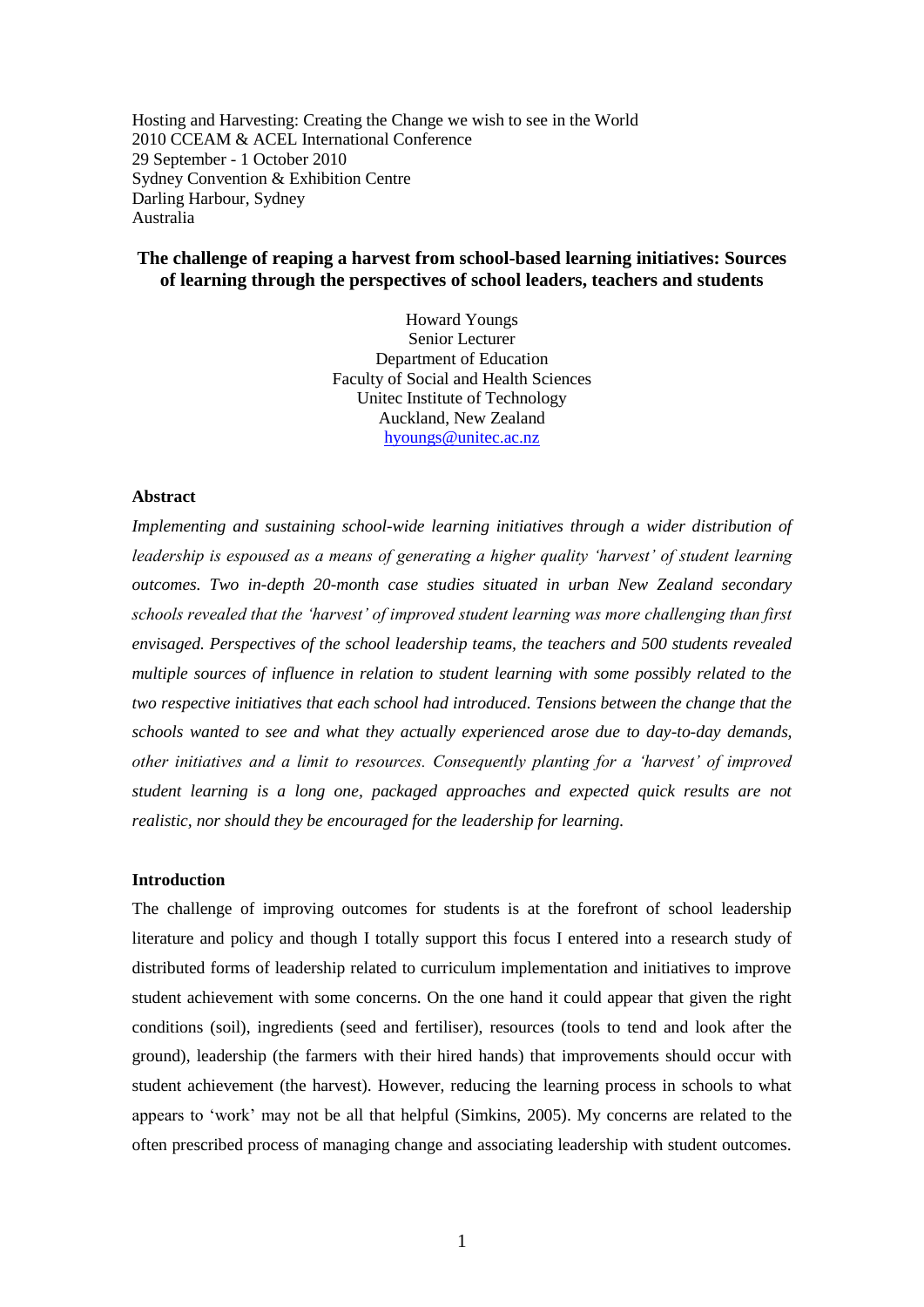Change particularly that related to national and federal state learning initiatives place emphasis on shared vision, the role of the principal championing the cause along with senior and middle leaders who filter the implementation of the initiative through to teachers. Where micropolitics arise, they are seen as a barrier to change that leaders must overcome rather than a legitimate part of the change process (Flessa, 2009). If only it was that straightforward. The tendency to also focus on student outcomes through analysing student achievement data usually at the expense of gaining perspectives on learning from students directly has also I believe tended to simplify the complexity of what occurs day-to-day in schools. It was with these self-imposed challenges that I set out to explore distributed forms of leadership in schools.

The findings reported and discussed in this paper are a subset of a wider research study that has focused on the understanding and subsequent re-theorising of distributed forms of leadership practice in schools. Three research aims provided the framework for the overall study:

- to critically analyse why particular distributed conceptualisations of leadership have emerged over the last decade and how distributed forms of leadership under the nomenclature of "distributed leadership" is conceptualised in the literature;
- to interpret from multiple perspectives, understandings of situations where distributed forms of leadership are espoused and/or practiced in two New Zealand secondary schools; and,
- to re-theorise distributed forms of leadership, particularly in relation to school day-today practice and micropolitics.

The research study included two parallel case studies situated in two medium to large urban New Zealand secondary schools carried out over a 20 month period during 2008 and 2009. The studies were contextualised through two contexts in each school where the first was selfselected by each school prior to data being collected:

- activity related to a new school initiated endeavour to improve student learning; and,
- activity related to a new externally mandated endeavour, the implementation of the *New Zealand Curriculum* (Ministry of Education, 2007) by the start of 2010.

The purpose of this paper is to focus on some of the case study findings related to the second research aim and I draw on some of the data related to the perspectives of school leadership teams, teachers and senior secondary school students particularly in relation to each school initiated endeavour. Other publications related to the first research question are available and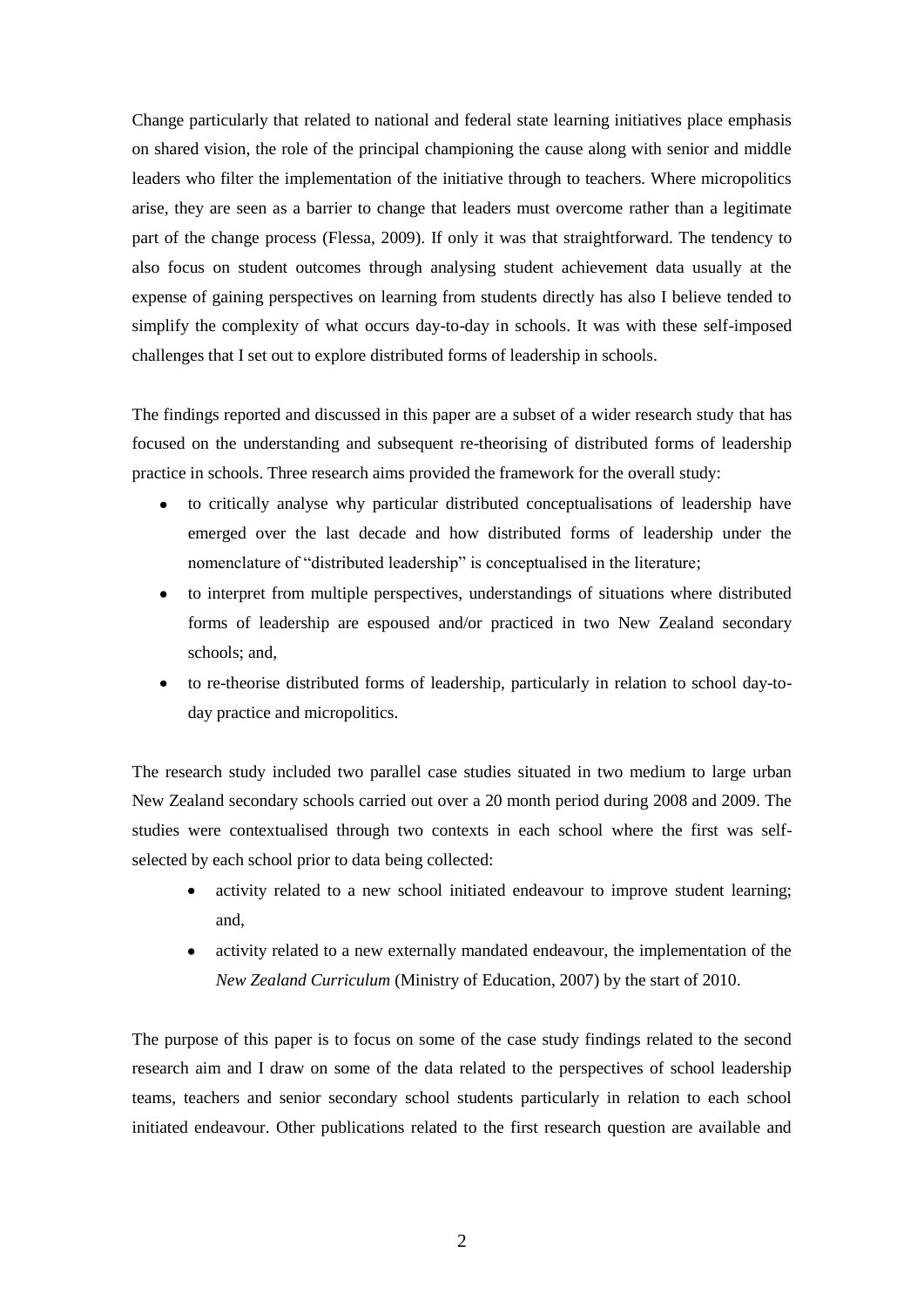provide a more in-depth account of distributed leadership theory and research (Youngs, 2007, 2009).

### **A distributed and multi-level perspective**

During the last decade there has been a shift in nomenclature with schools from management to leadership (Strain, 2009), a shift that has also placed more of an emphasis on associating leadership with student outcomes. Parallel to this shift has been an intensification of leadership work with little or no increase to the resource base so that the environment in schools has become one where leadership work has had to have been distributed (Youngs, 2009). This official distribution of new and extra leadership work has contributed to the interest around distributed leadership and the effective management of change that hopefully would lead to school improvement and improved student outcomes. The study and commentary of this activity is often equated to what are labelled normative studies of distributed leadership.

An alternative to the normative approach is where a distributed perspective of leadership across a school is theorised and practice is described. The two researchers who independently raised the profile of distributed leadership a decade ago, Peter Gronn (2000, 2002) and James Spillane (Spillane, Halverson, & Diamond, 2004) have never seen their theorising as a justification for distributing more leadership work across a school. Rather, they both argue that the alternative leader-centric perspective does not encapsulate all of the leadership activity that can occur in day-to-day practice. If a distributed perspective is not taken then we can be at risk of excluding leadership practice that sits beyond formal roles and distribution of work labelled as leadership.

Distributed leadership, despite its popularity, is not without its critics. The published commentaries and research on it have been critiqued as apolitical (Maxcy & Nguyen, 2006), silent on power (Hatcher, 2005), lacking a micropolitical perspective (Flessa, 2009) and mostly silent on critiquing the policy environment that mediates what occurs in schools (Youngs, 2009). Gronn (2009) now argues that perhaps the emphasis on the distributed aspect has been at the expense of also recognising the leader-centric perspective, rather, he now argues that a more hybrid perspective is required.

In the school leadership field there has generally not been enough attention given to sociocultural and micropolitical processes as there has been a tendency to overlook problems and issues that concern practitioners, more empirical work is needed, particularly of day-to-day practice (Harris, 2006; Heck & Hallinger, 2005; Thrupp & Willmott, 2003). If a greater understanding of distributed forms of school leadership practice is to eventuate then the study of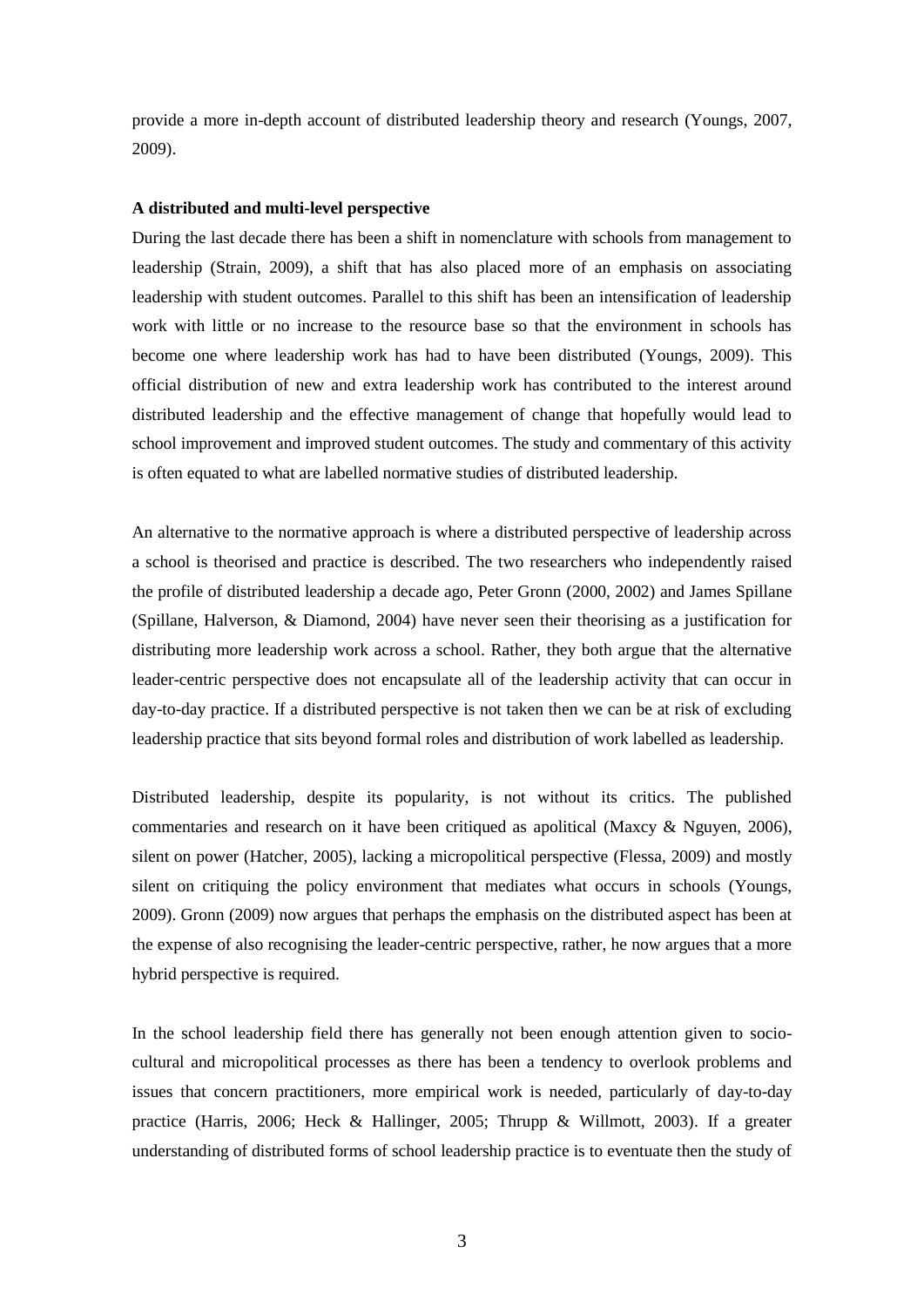practice needs to also be carried out *in situ*, teachers' lives can be ones of negotiation, conflict and compromise (Gunter, 2001).

The amalgamation of these concerns has informed this research study so that a micropolitical perspective could be obtained through the development of a multi-level study of school leadership practice over a 20-month period. If studies associated with distributed leadership are to capture some of the day-to-day practices of school leadership then analysis is required from multiple participants and groups so espoused, observed, and perceived accounts can be assimilated. Therefore, my study included the school senior leadership team, within and between group analysis of curriculum and student support leaders, other staff and the students, though it is not possible to cover all of the related findings here in one paper.

## **The study**

Embedded multiple case studies as defined by Yin (2009) were used to construct the research design. The secondary schools were the two cases and the following were utilised as the embedded units of analysis:

- espoused understandings of distributed forms of leadership;  $\bullet$
- $\bullet$ observed patterns of leadership practice and meeting participation practice;
- perceptions of sources of influence related to decision making and aspects of student learning; and,
- perceptions of staff relations, leadership practice and participation related to each school initiated endeavour and national curriculum implementation.

Non-participant overt observation, interviews, focus groups and questionnaires were employed to gather data related to the embedded units of analysis. The findings reported and discussed in this paper are drawn from the questionnaire data and supported in places with data generated through the other data collecting tools. Pseudonyms are used throughout for the schools and all the staff. In places details of the schools and individuals have been deliberately generalised to further protect anonymity.

### *The two schools*

Esteran College and Penthom High School are situated in the wider Auckland region of New Zealand. Both are co-educational State funded secondary schools covering up to year thirteen, where year thirteen often is the last year students attend prior to starting post-school undergraduate qualifications. Both schools were similar in relation to: the socio-economic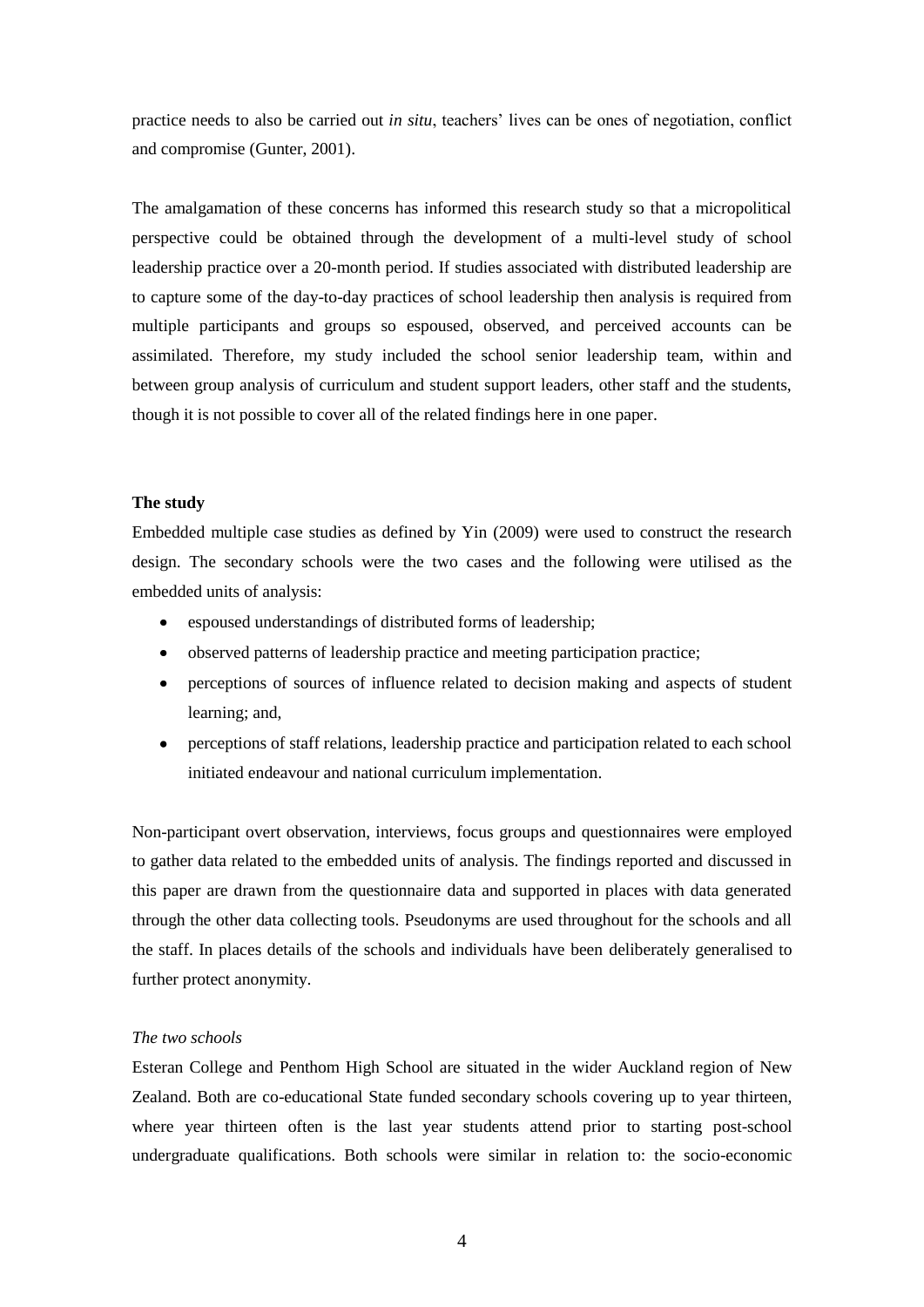characteristics of their local communities; the ethnicity of students; their organisational structure in terms of roles and meetings; the continuity of senior leadership staff from 2006 to 2009; their low profile in national media; the redesign and development of each school site during the period of research through Ministry of Education funded building programmes; offering the National Certificate of Educational Achievement (NCEA) as the only recognised qualification option for students; the channelling of their efforts to raise student achievement above national mean scores for schools that exist in similar socio-economic settings; and, the acknowledgement from the national quality assurance Education Review Office that both schools were putting in place strategies that were conducive to raising student achievement. In their quest to raise student achievement both schools viewed leadership across all levels as a possible means to help raise student achievement.

Throughout most of 2008 and 2009 I was able to situate myself in each school, collecting data through non-participant observation of meetings, interviews, focus groups and questionnaires (see Table 1).

|                    | Esteran                 | Penthom                 | <b>Overall</b> | Analysis     |  |
|--------------------|-------------------------|-------------------------|----------------|--------------|--|
|                    | 7 general observations  | 8 general observations  | 15 general     | qualitative  |  |
| <b>Observation</b> | 10 focused observations | 12 focused observations | 22 focused     | and          |  |
|                    | 22.5 hours in total     | 19.5 hours in total     | 42 hours       | quantitative |  |
| <b>Interviews</b>  | 3 focus groups          | 2 focus groups          | 5 focus grps   | qualitative  |  |
|                    | 2 interviews            | 7 interviews            | 9 interviews   |              |  |
| Questionnaires     | Staff (electronic)      | Staff (electronic)      |                | quantitative |  |
|                    | Students (written)      | Students (written)      | 4 in total     | with some    |  |
|                    |                         |                         |                | qualitative  |  |

#### Table 1: Data collecting details

NVivo 8 was used to establish connections between the codes and the data for qualitative analysis and PASW 18 (formerly SPSS) was used to analyse questionnaire data quantitatively.

A key to maintaining access to each school for nearly two years was allowing each to choose its own school-initiated endeavour as a context for the research before any data was collected. This enabled a reciprocal relationship to be built where I was able to report back to each school at the end of my field-based time some of the initial findings in such a way so that it could inform their decision-making for 2010. I was intentionally open about this degree of cooperation being linked to access which can be treated as one process with fieldwork when appropriate (Wanat, 2008).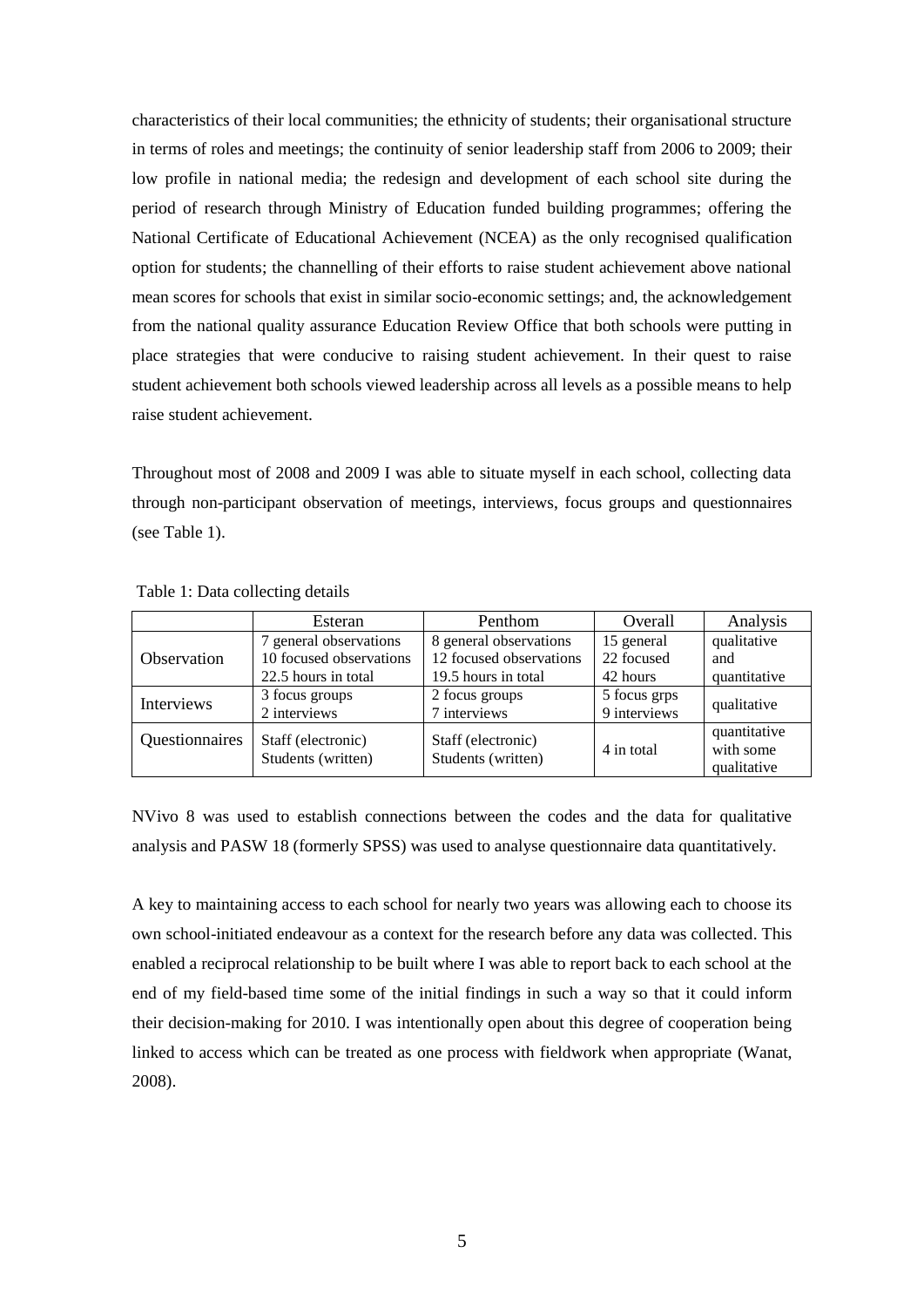Both schools were departmentally structured around learning areas, with a head of department managing a team of teachers in most areas. Across each student year level existed one or two deans who along with the year level form teachers were responsible for the pastoral care, attendance and some of the behavioural management processes. The delegated areas of management to other staff in the school were mostly structured across these two areas, student services (pastoral care) and curriculum (departmental learning areas).

So those two groups [curriculum and student services] are, mmm, they"re great big, no not monsters, you know, but they are great big lumps in the school"s professional leadership area. (Rachel, Principal, Esteran College)

Both schools aimed to implement school-based initiatives that sat across these two "great big lumps" and so went beyond the more traditional trickle down effect of school change through department learning areas where heads of departments and their teams have been seen as crucial to implementing change across a school due to their shared "subject loyalty and expertise as well as micropolitical interests" (Brown, Rutherford, & Boyle, 2000, p.242). Moreover, subject departments can be situated as separate entities within secondary schools and this structure can lead to issues of territorialism (Bennett, Woods, Wise, & Newton, 2007). The possible widening of initiative leadership beyond heads of departments and any territorialism suggests that the implementation of school-wide initiatives have some layers of complexity that perhaps are unique to secondary schools with their learning area/subject based structure. One school attempted to implement their initiative mainly through their pastoral structure, whereas the other school attempted to implement their initiative by creating a new structure; in both cases the departmental subject structure was not the primary conduit for managing change.

#### *Two initiatives*

Throughout 2008 and 2009 Esteran College prioritised the implementation of the revised *New Zealand Curriculum* (Ministry of Education, 2007) as a key strategic initiative. The profile afforded to this initiative meant that the school initiated endeavour, implementing Academic Counselling through the Year level Deans and Form Teachers, tended to be less visible in 2008, though was not as subsumed by the externally mandated Ministry of Education endeavour of curriculum review and implementation during 2009. The aim of the initiative was to help students set targets particularly in relation to NCEA and to monitor their progress across all learning areas rather than just one departmentally based learning area.

Penthom High School on the other hand prioritised its own initiated student mentoring endeavour above that of the revised *New Zealand Curriculum* throughout the second half of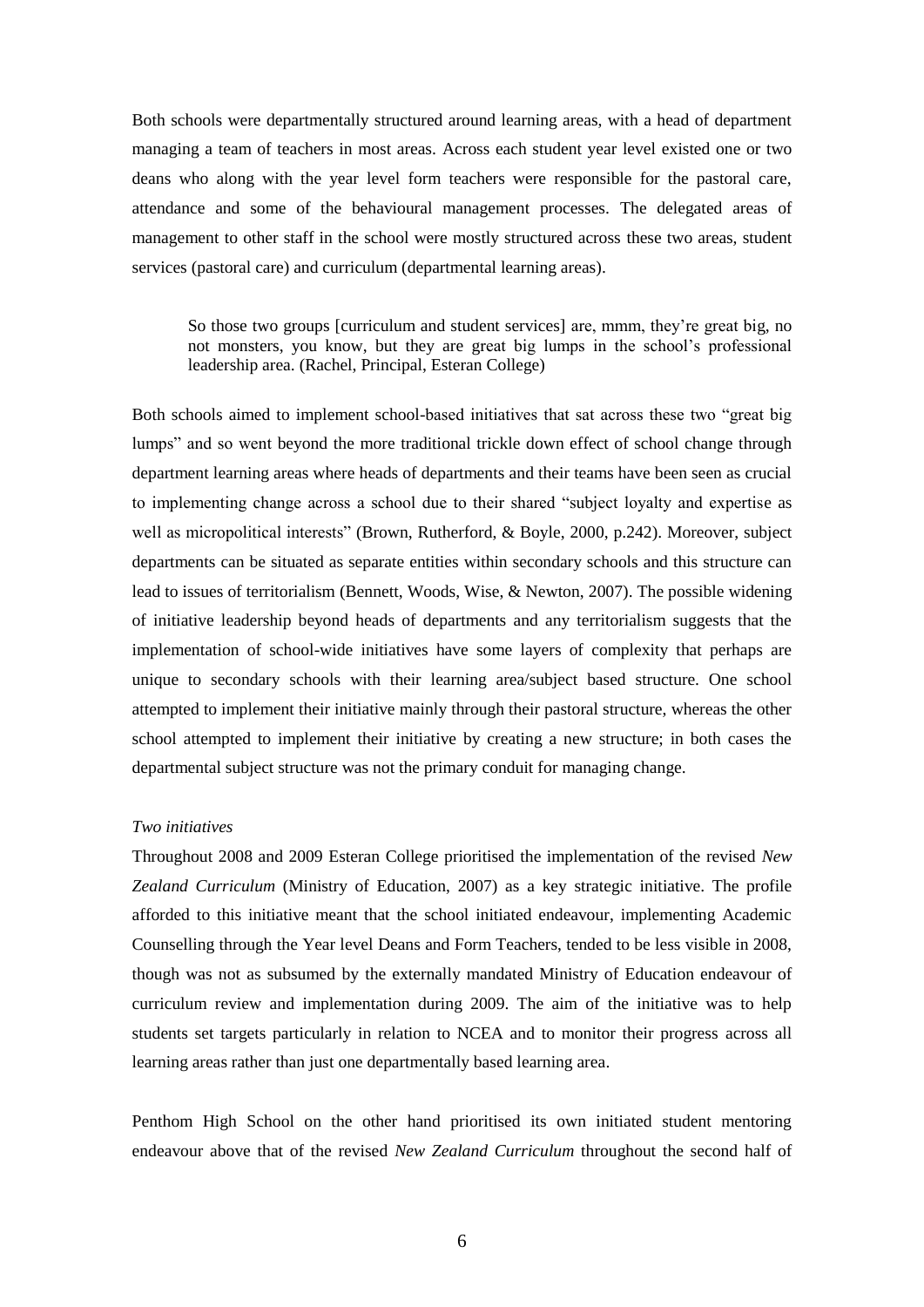2008 when it was introduced prior to the review of its school-based curriculum which had more a focus in 2009. In July 2008 approximately a dozen staff were "shoulder-tapped" and volunteered to act as mentors along with the senior leadership team, including the principal, for students across Year 11 as a means of helping student motivation, organisation and goal setting. During 2009 the initiative was expanded to also include Year 12 and 13 students, with the total number of mentors rising to just over 40. For the staff mentors, this became an additional role they played in the school, whereas at Esteran College the form teachers took on an additional task within an existing role they already had.

## **The findings**

Both initiatives took place in two unique settings. Each school had its own culture and subcultures and these are briefly described before the findings from students and staff in relation to the two initiatives are presented and discussed. According to the senior leadership team at Esteran College staff relations appeared to have transitioned as the SMT collectively and intentionally sought to bring a greater degree of coherence in relation to planning and direction, individual management roles and organisational structure. There was an acknowledgment that the social dimension of staff relations had always been a strength of the school, though there were some differences with more recent views:

I always thought our staff were a much more homogenous, very sociable group of people. And they still are "cause a lot of schools are very factionalised, I think. Often departmental, you know. And we"re not that here. (Craig, Head of Department, Esteran College)

Ever since I've been in this school it's been a really close, supportive staff.... So, all the time it's been supportive. I'm not overly sure it's as supportive as it used to be. (Raewyn, Head of Department, Esteran College)

At the end of the study in 2009, 43 out of 67 (64%) staff at Esteran College and 39 out of 85 (46%) staff at Penthom High School completed all or part of a staff questionnaire using Surveymonkey. A six point scale was used for each statement with 0 being equated to "disagree" at one end of the scale and 5 being equated with "agree" at the other end of the scale. As part of the questionnaire staff were asked to provide a perception of how much they influenced groups within the staff and to what degree they were influenced by these groups in relation to decision-making.

The Esteran College senior leadership team consisting of the principal and the three deputy principals was perceived as being the most influential group in the school along with the heads of department (HODs), though the year level Deans and the senior leadership team were the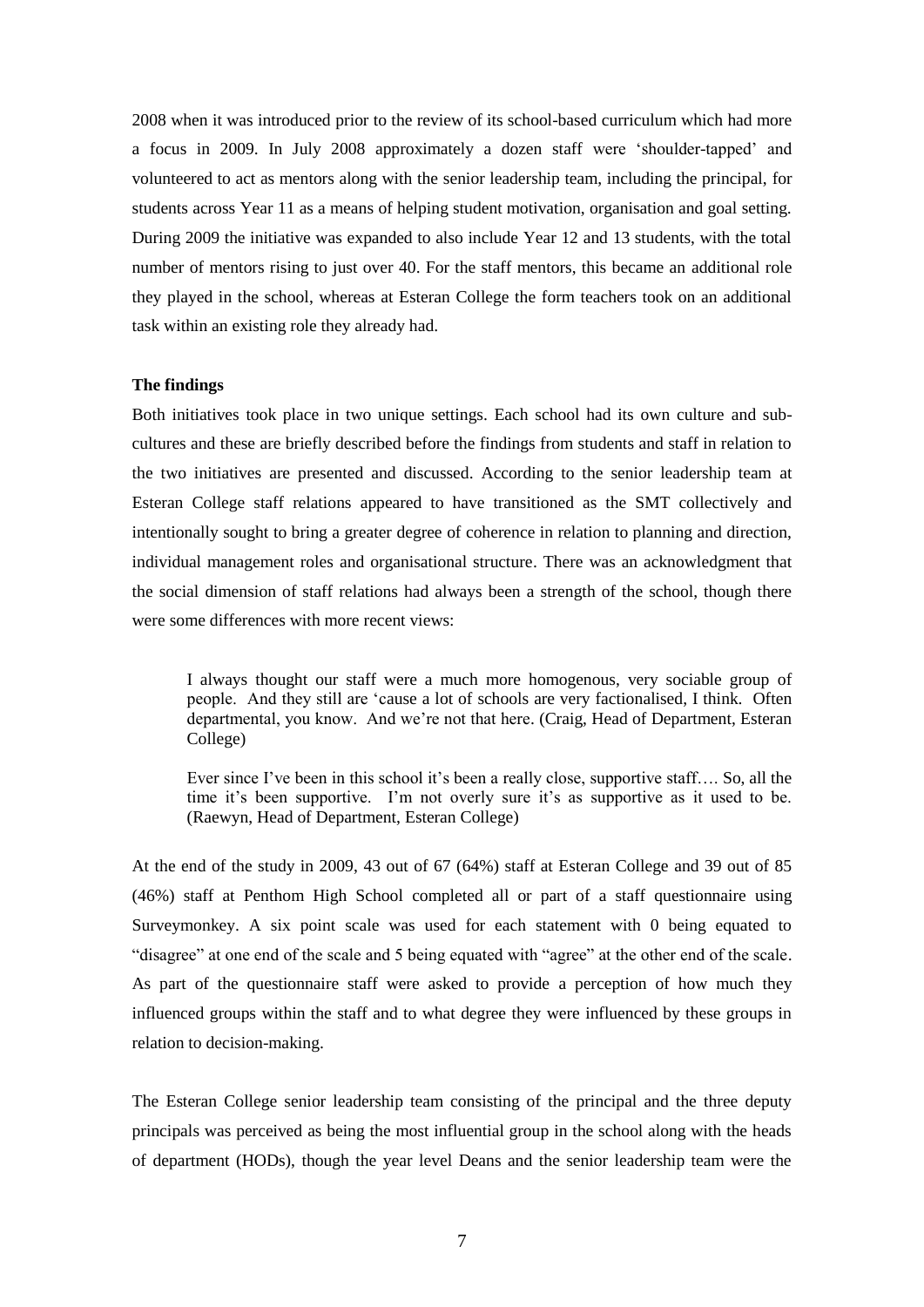

groups likely to be influenced less by staff when compared to other groups in the school. Figure 1 maps how the staff viewed other groups in the school.

I am likely **to influence** the following groups when decisions are made

Figure 1: Esteran College staff perceptions of influence related to decision-making

The perceptions of the staff at Penthom High School revealed some similar patterns with the senior leadership team and HODs both being influential (see figure 2) though staff were likely to be influenced slightly more by other subject teachers and students at Esteran College when compared to Penthom High School.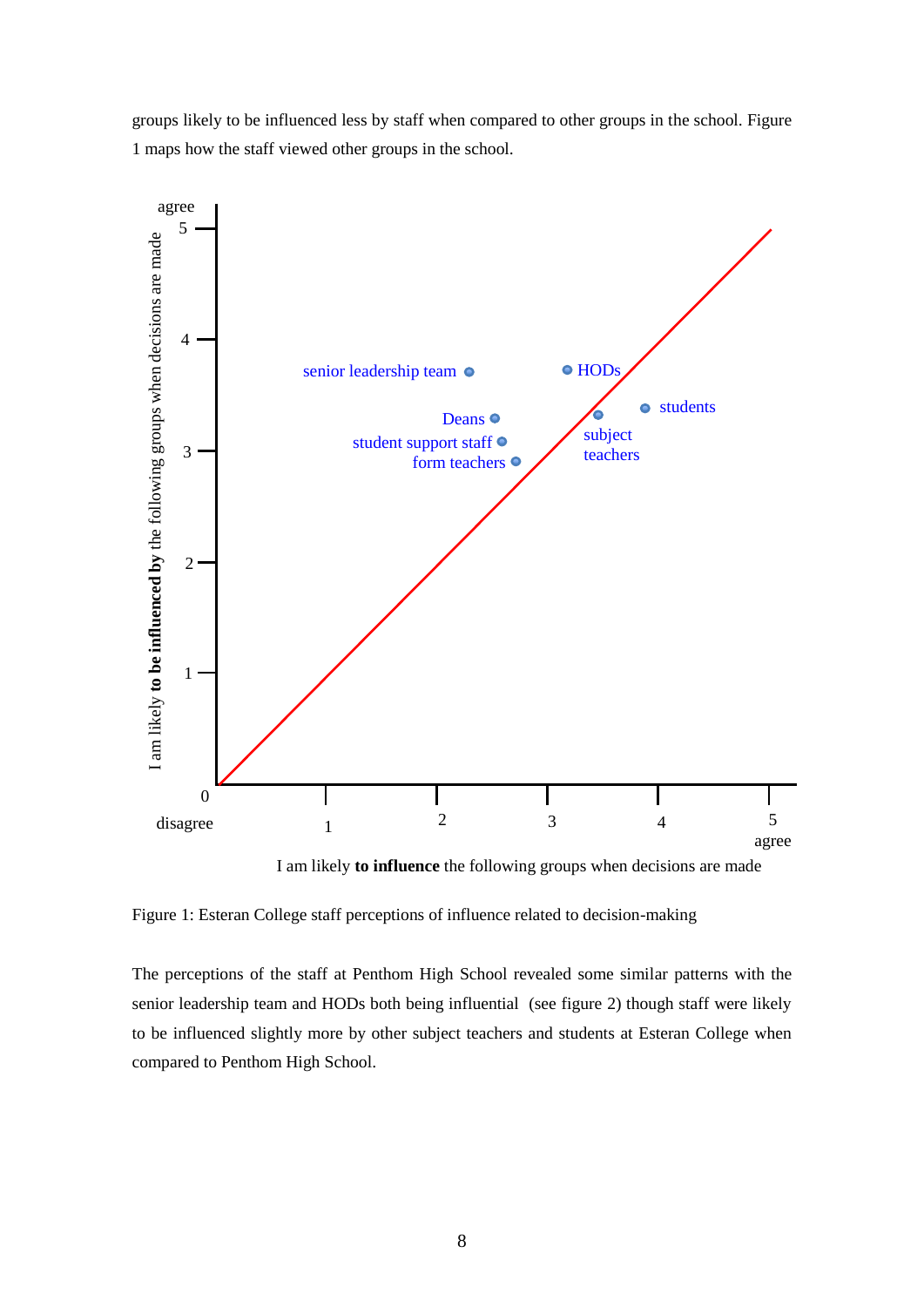

I am likely **to influence** the following groups when decisions are made

Figure 2: Penthom High School staff perceptions of influence related to decision-making

The senior leadership team at Penthom High School viewed the overall staff relations as friendly and open with less tension evident than in the past, though others commented on the issue of not having a central staff room large enough to accommodate all staff:

I think the key word that changed over time is tension. (Iain, Principal, Penthom High School)

[Staff relations have] definitely changed, things are a lot more settled….But I do think this one common staff room thing that we don"t have, where everyone goes, does tend to put people into their groups. And yeah, it's very, it can be very clicky at times as well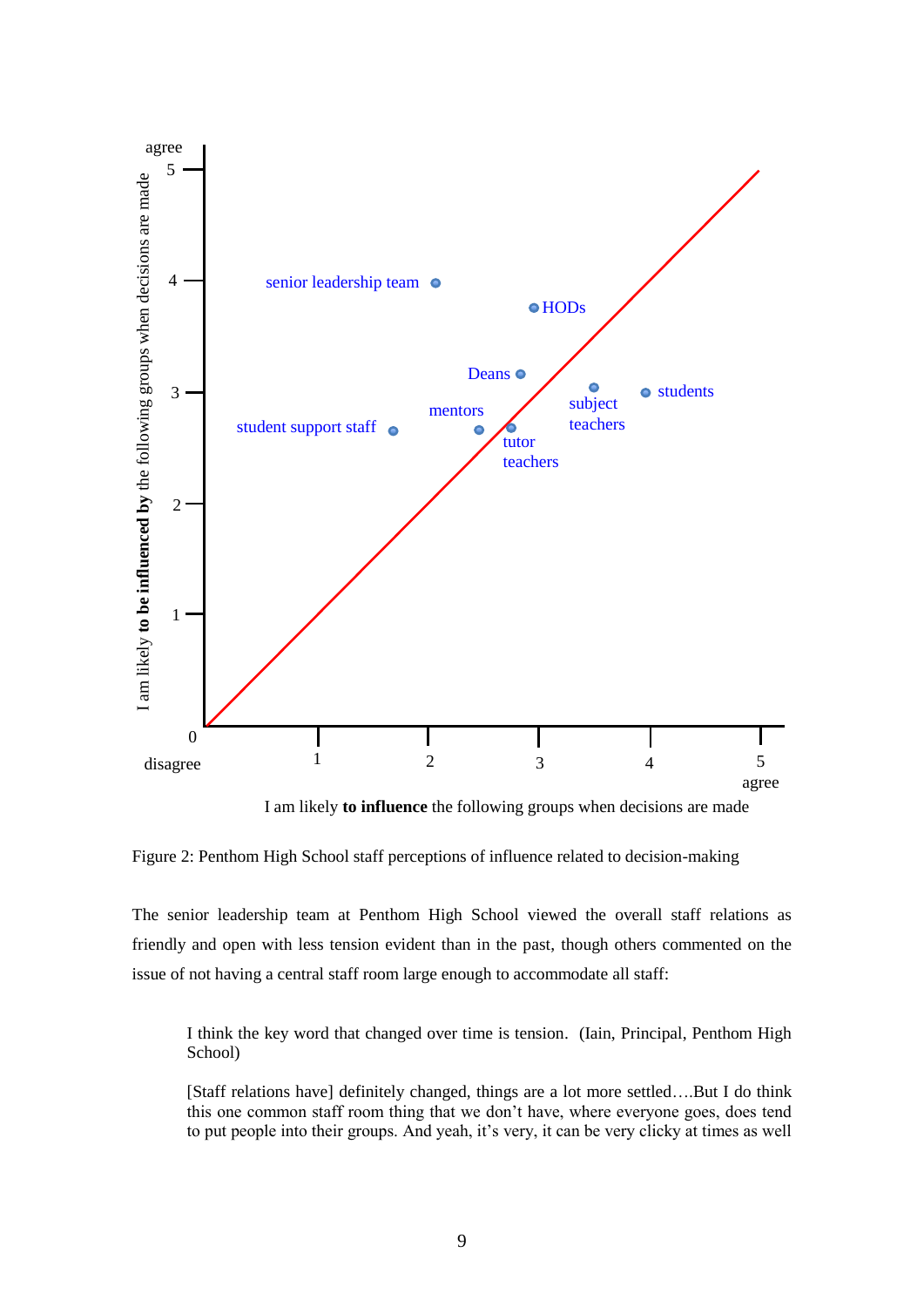cause some people are not really very good at getting out and wandering around. (Roslyn, Head of Department, Penthom High School)

The respective groups who were at the forefront of implementing each of the two school-based initiatives were both situated on the left side of each diagram. The Deans group at Esteran College were positioned more towards being an influence to other staff compared to the mentors group at Penthom High School who were more closely situated to the red line that equated to perceived influence being equal between "influence to" and "influence by".

### *Staff perspectives*

At the end of 2009 the two respective school-based initiatives were seen as factors contributing to staff perceptions of what influenced the conditions of student learning in their schools, both were rated ahead of a focus on the curriculum and a wider distribution of leadership, but lower than student attendance. A six-point scale was used for each statement with 0 being equated to "disagree" at one end and 5 being equated with "agree" at the other end.

| <b>Esteran College</b> ( $n=43$ , response rate $64\%$ ) |      | <b>Penthom High School</b> $(n=39, 46\%)$ |      |  |
|----------------------------------------------------------|------|-------------------------------------------|------|--|
| <b>Statement</b>                                         | Mean | <b>Statement</b>                          | Mean |  |
| Student attendance                                       | 3.86 | Student attendance                        | 3.97 |  |
| A strong focus on the school-                            |      |                                           |      |  |
| based initiative, Academic                               | 3.09 | A strong focus on pedagogy                | 3.53 |  |
| Counselling                                              |      |                                           |      |  |
| A strong focus on pedagogy                               | 2.71 | A strong focus on the school-             |      |  |
|                                                          |      | based initiative, Mentoring               | 3.35 |  |
| A strong focus on the learning                           |      | A strong focus on the learning            |      |  |
| areas of the revised New Zealand                         | 2.58 | areas of the revised New                  | 3.06 |  |
| Curriculum                                               |      | <b>Zealand Curriculum</b>                 |      |  |
| A strong focus on the key                                |      | A strong focus on the key                 |      |  |
| competencies of the revised New                          | 2.48 | competencies of the revised               | 2.90 |  |
| <b>Zealand Curriculum</b>                                |      | New Zealand Curriculum                    |      |  |
|                                                          | 2.26 | A wider distribution of                   | 2.79 |  |
| A wider distribution of leadership                       |      | leadership                                |      |  |

Table 2: Staff assumptions of factors contributing to student achievement

Overall Penthom High School staff provided higher ratings than Esteran College staff. One possible contextual factor that may have contributed to this was the intentional focus at Penthom High School to use terms that included "learning" or "learner" rather than the more common usage of students, departments, senior leadership or management, homework. The equivalent terms used at Penthom High School brought the focus back to learning. Another possible contextual factor at Penthom High School was the rotation of Art Costa"s 16 Habits of Mind (Costa & Kallick, 2007) throughout different terms of the school year as these can be linked to the New Zealand Curriculum key competency of "thinking" (Ministry of Education, 2007,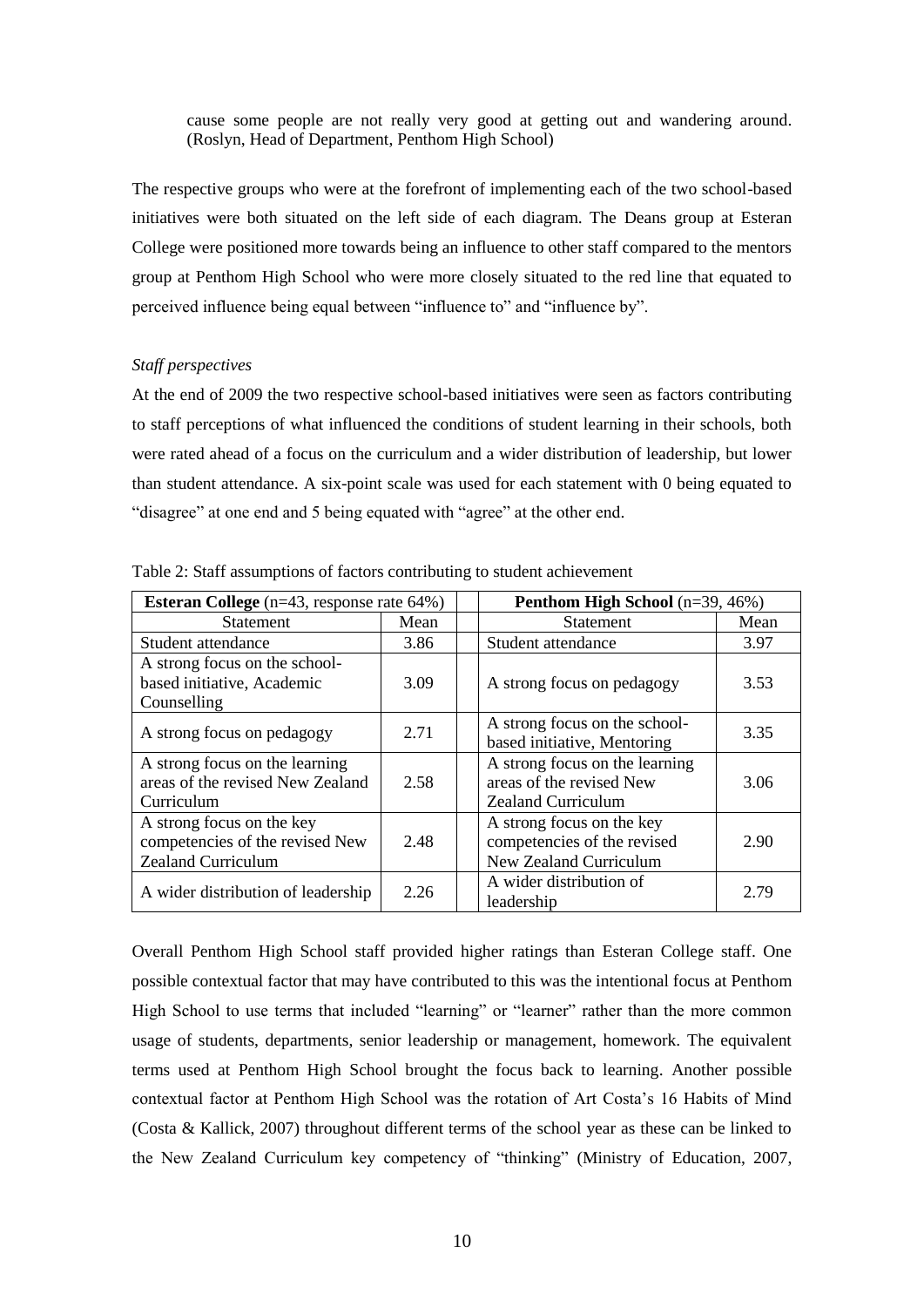p.12). Students, however, from both schools still perceived that their subject teachers had a similar influence on different aspects of their school experience (see Tables 6 and 7).

Staff and students were asked scale question statements associated with sources of influence related to three aspects of student learning and decision-making; the students':

- motivation to learn at school;  $\bullet$
- preparation for NCEA assessments throughout the year; and
- decision-making about their subject choices for the following year or what they should do if they were planning to leave school.

Each of these three areas was a central focus, along with attendance and goal setting for each of the two school-based initiatives. Staff were asked to respond to the statement "I have a major direct influence on…" for each of the three aspects listed above. Across all three aspects Esteran College and Penthom High School staff associated their greatest degree of influence with students through their role as a subject teacher above that of any other role they had in the school such as form teacher, dean, student support services or as a mentor with the new initiative at Penthom High School.

| Students' motivation to learn                                                                      |      | Students' preparation for NCEA                                                              |      | Students' decision-making                                                                                                                                                                                           |      |
|----------------------------------------------------------------------------------------------------|------|---------------------------------------------------------------------------------------------|------|---------------------------------------------------------------------------------------------------------------------------------------------------------------------------------------------------------------------|------|
| <b>Statement</b>                                                                                   | Mean | Statement                                                                                   | Mean | Statement                                                                                                                                                                                                           | Mean |
| I have a major direct<br>influence on my<br>subject class                                          | 4.27 | I have a major direct<br>influence in preparing<br>my subject class                         | 4.61 | I have a major direct influence in<br>helping students in my subject<br>classes choose their next year's<br>subjects                                                                                                | 3.37 |
| students' motivation<br>to learn at school                                                         |      | students for NCEA<br>assessments                                                            |      | I have a major direct influence in<br>helping students in my subject<br>classes decide what to do next year<br>if they are likely to leave school                                                                   | 2.37 |
| I have a major direct<br>influence on students'<br>motivation to learn at<br>school who are not in |      | I have a major direct<br>influence in preparing<br>students for NCEA<br>assessments who are |      | I have a major direct influence in<br>helping students who are not in my<br>subject classes choose their next<br>year's subjects (e.g. form class,<br>work as a Dean, student support<br>etc                        | 2.93 |
| my subject classes<br>(e.g. form class, work<br>as a Dean, student<br>support $etc$ )              | 2.68 | not in my subject<br>classes (e.g. form class,<br>work as a Dean,<br>student support etc)   | 2.39 | I have a major direct influence on<br>students' who are not in my subject<br>classes decide what to do next year<br>if they are likely to leave school<br>(e.g. form class, work as a Dean,<br>student support etc) | 2.33 |

Table 3: Esteran College staff perceptions of their influence on students (n=43, 64%)

Subject teachers at Esteran College particularly perceived that they had more influence upon students" motivation to learn and students" preparation for NCEA assessments when compared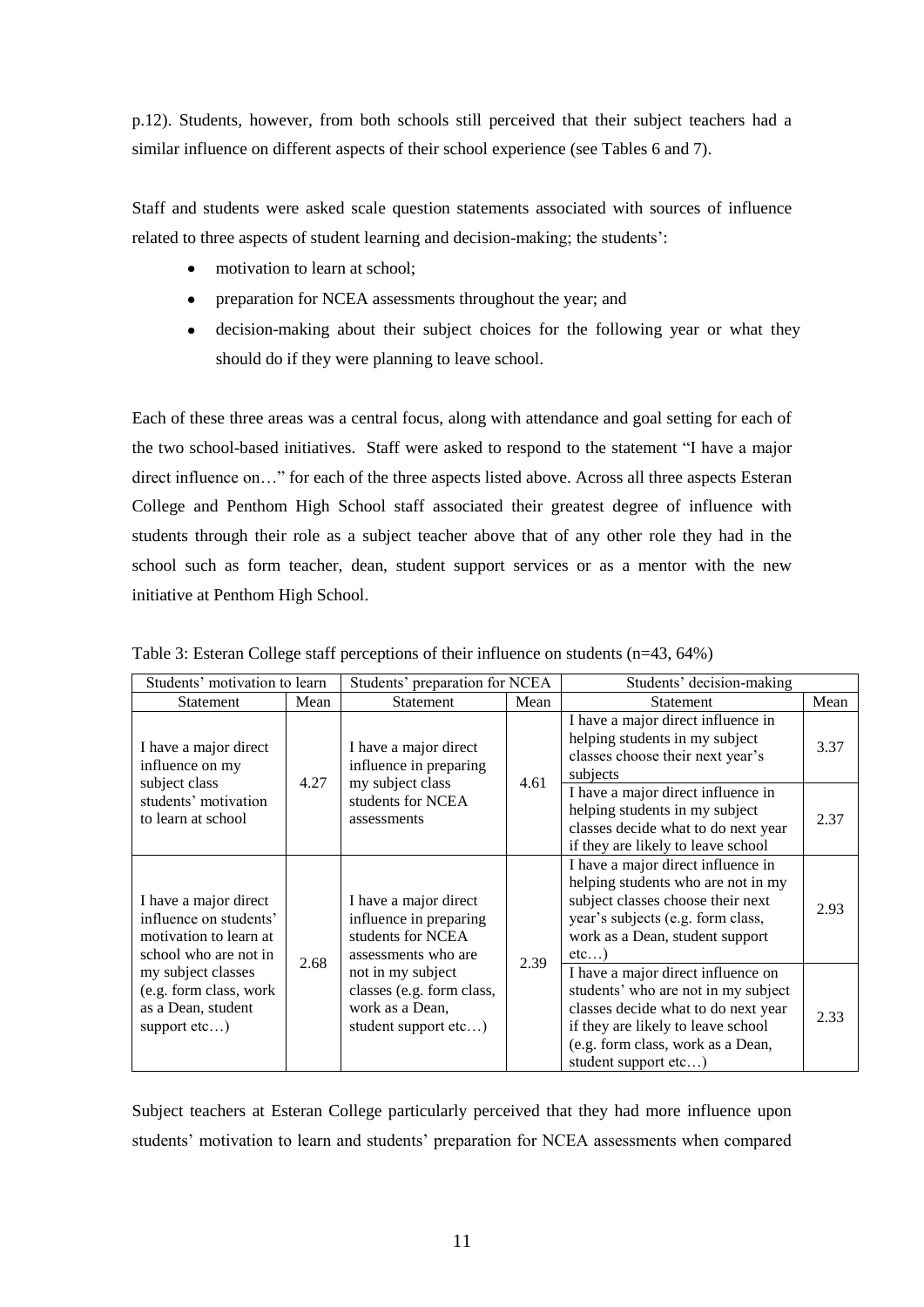to students' subject choice and career choice decision-making. The Deans at Esteran College did perceive that changes had occurred with student awareness of the school-based initiative during 2009. The following is an excerpt from a focus group conversation with them:

I remember when we did the Academic Counselling last year there were kids, "credits, what? Who cares?" (Chloe, Year Level Dean, Esteran College)

Absolutely (Olivia, Year Level Dean, Esteran College)

Whereas I'm not seeing that this year. (Chloe, Year Level Dean, Esteran College)

No. (Ryan, Year Level Dean, Esteran College)

They"re more aware. (Tracey, Student Support, Esteran College)

The overall pattern associated with subject teachers was also evident with Penthom High School staff:

| Students' motivation to learn                                                                                                                                                                                  |      | Students' preparation for NCEA                                                                                                                                                                                 |      | Students' decision-making                                                                                                                                                                                                                                                                                                                                                                           |              |
|----------------------------------------------------------------------------------------------------------------------------------------------------------------------------------------------------------------|------|----------------------------------------------------------------------------------------------------------------------------------------------------------------------------------------------------------------|------|-----------------------------------------------------------------------------------------------------------------------------------------------------------------------------------------------------------------------------------------------------------------------------------------------------------------------------------------------------------------------------------------------------|--------------|
| Statement                                                                                                                                                                                                      | Mean | Statement                                                                                                                                                                                                      | Mean | <b>Statement</b>                                                                                                                                                                                                                                                                                                                                                                                    | Mean         |
| I have a major direct<br>influence on my<br>subject class                                                                                                                                                      | 4.07 | I have a major direct<br>influence in preparing<br>my subject class                                                                                                                                            | 4.41 | I have a major direct influence in<br>helping students in my subject<br>classes choose their next year's<br>subjects                                                                                                                                                                                                                                                                                | 2.82         |
| students' motivation<br>to learn at school                                                                                                                                                                     |      | students for NCEA<br>assessments                                                                                                                                                                               |      | I have a major direct influence in<br>helping students in my subject<br>classes decide what to do next year<br>if they are likely to leave school                                                                                                                                                                                                                                                   | 2.68         |
| I have a major direct<br>influence on students'<br>motivation to learn at<br>school who are not in<br>my subject classes or<br>mentoring group (e.g.<br>form class, work as a<br>Dean, student support<br>etc) | 2.20 | I have a major direct<br>influence in preparing<br>students for NCEA<br>assessments who are<br>not in my subject<br>classes or mentoring<br>group (e.g. form class,<br>work as a Dean,<br>student support etc) | 1.81 | I have a major direct influence in<br>helping students who are not in my<br>subject classes or mentoring group<br>choose their next year's subjects<br>(e.g. form class, work as a Dean,<br>student support etc)<br>I have a major direct influence on<br>students' motivation to learn at<br>school who are not in my subject<br>classes (e.g. form class, work as a<br>Dean, student support etc) | 1.95<br>2.20 |
| I have a major direct<br>influence on students'                                                                                                                                                                |      | I have a major direct<br>influence on students'                                                                                                                                                                |      | I have a major direct influence in<br>helping students whom I mentor<br>choose their next year's subjects                                                                                                                                                                                                                                                                                           | 2.16         |
| motivation to learn at<br>school whom I<br>mentor                                                                                                                                                              | 3.05 | motivation to learn at<br>school whom I mentor                                                                                                                                                                 | 2.67 | I have a major direct influence in<br>helping students whom I mentor<br>decide what to do next year if they<br>are likely to leave school                                                                                                                                                                                                                                                           | 2.26         |

Table 4: Penthom High School staff perceptions of their influence on students (n=39, 46%)

Staff at Penthom High School were also asked to respond in their role as a mentor in the schoolbased initiative. Across nearly all areas they rated their influence through this role above their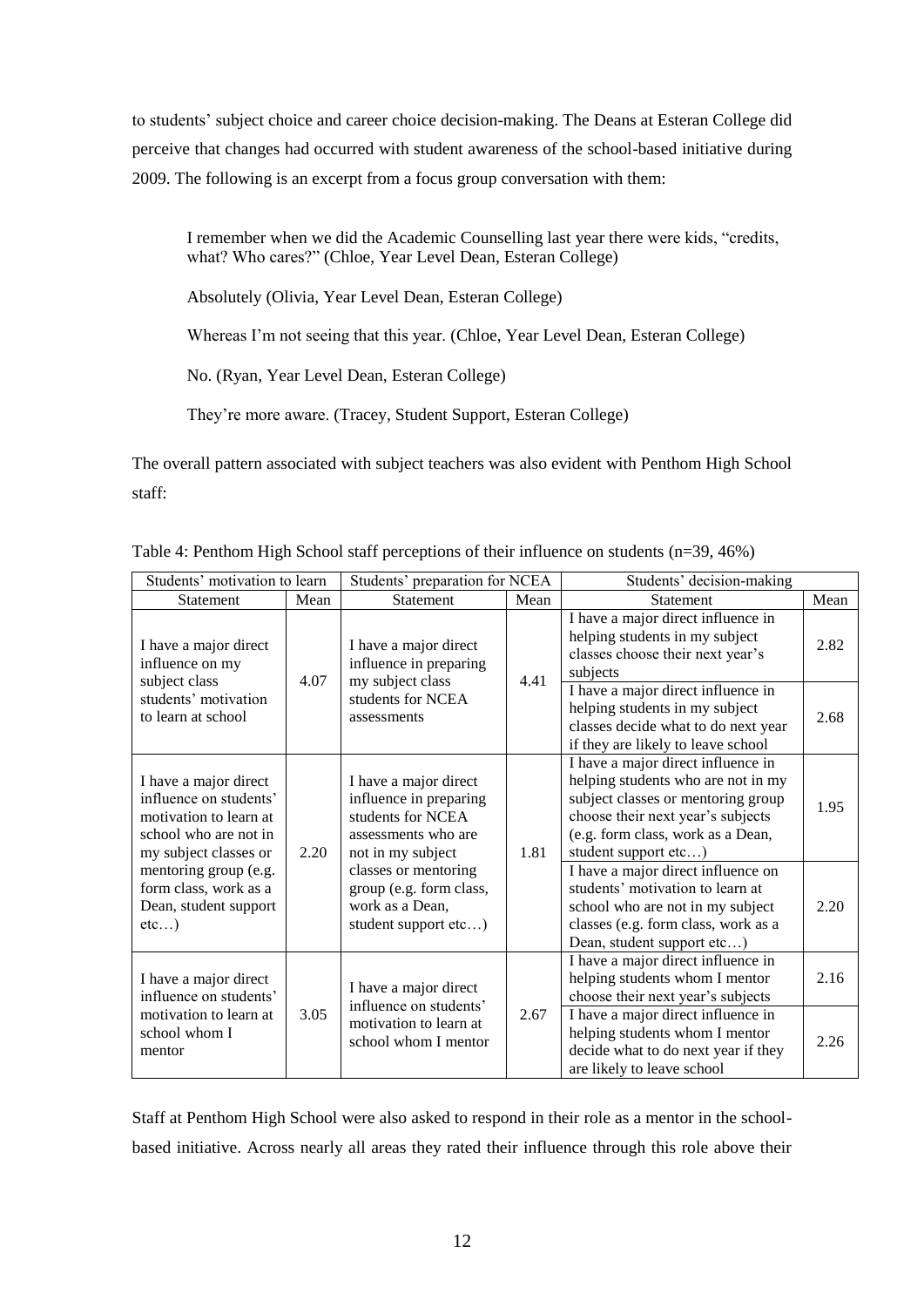other roles such as form teacher though the sustainability of this influence is an issue that I will discuss at the end of this paper.

## *Student perspectives*

Similar to the staff questionnaires, the student questionnaires used the same six point scale for each statement with 0 being equated to "disagree" at one end and 5 being equated with "agree" at the other end. Pearson correlation co-efficients were calculated at the 0.01 level of significance to see if there were any associations between scale responses. Independent sample t-tests at the 0.05 level of significance were used to test for differences between two variables within school groups. One-way ANOVA tests were carried out at the 0.05 level of significance to see if there were any statistical differences between year levels 11, 12 and 13 at each school and the statistically significant differences arising from the ANOVA tests are in italics under each source of influence in the tables that follow:

| Students' motivation to learn                                                                    |      | $11-30+$ , 00707   111, $11-130$ , 0070, 112, $11-07$ , $3270$ , 113, $11-03$ , 7770<br>Students' preparation for NCEA |      | Students' decision-making                                                                    |      |
|--------------------------------------------------------------------------------------------------|------|------------------------------------------------------------------------------------------------------------------------|------|----------------------------------------------------------------------------------------------|------|
| Source of influence                                                                              | Mean | Source of influence                                                                                                    | Mean | Source of influence                                                                          | Mean |
| Students who are<br>friends                                                                      | 3.65 | Students' subject<br>teachers<br>$Y11(3.49)$ v $Y13(4.27)$<br>$Y12(3.70)$ v $Y13(4.27)$                                | 3.78 | Parents and/or<br>caregivers at home<br>Y12 (3.30) v Y13 (4.00)                              | 3.59 |
| Parents and/or<br>caregivers at home                                                             | 3.56 | Parents and/or<br>caregivers at home                                                                                   | 3.29 | Students who are friends                                                                     | 3.17 |
| Students' subject<br>teachers<br>$Y11(3.10)$ v $Y13(3.95)$<br>$Y12$ (3.37) v $Y13$ (3.95)        | 3.42 | Students who are friends                                                                                               | 3.26 | Students' subject<br>teachers                                                                | 2.76 |
| <b>Students' Form Teacher</b>                                                                    | 2.63 | <b>Students' Form Teacher</b><br>Y11 (2.63) v Y12 (1.92)                                                               | 2.36 | <b>Students' Form Teacher</b>                                                                | 2.38 |
| Students' Year level<br>Dean<br>$Y11(2.58)$ v $Y13(1.83)$<br>$Y12(2.70)$ v $Y13(1.83)$           | 2.40 | Students' Year level<br>Dean<br>Y11 (2.52) v Y13 (1.73)                                                                | 2.20 | Careers Advisor and/or<br>Counsellor<br>Y11 (1.67) v Y13 (2.81)<br>$Y12(2.04)$ v $Y13(2.81)$ | 2.11 |
| Heads of Department<br>$Y11(1.63)$ v $Y13(2.90)$<br>$Y12(2.16) \text{ v } Y13(2.90)$             | 2.15 | Heads of Department<br>$Y11$ (1.57) v $Y13$ (2.95)<br>$Y12$ (1.99) v $Y13$ (2.95)                                      | 2.10 | Students' Year level<br>Dean                                                                 | 1.89 |
| Careers Advisor and/or<br>Counsellor<br>$Y11(1.47)$ v $Y13(2.59)$<br>$Y12$ (1.85) v $Y13$ (2.59) | 1.90 | Careers Advisor and/or<br>Counsellor<br>$Y11(1.27)$ v $Y13(2.02)$                                                      | 1.57 | <b>Heads of Department</b><br>$Y11(1.47)$ v $Y13(2.18)$                                      | 1.77 |
| Principal or Deputy<br>Principal                                                                 | 1.10 | Principal or Deputy<br>Principal                                                                                       | 1.11 | Principal or Deputy<br>Principal                                                             | 0.92 |

Table 5: Esteran College Year 11-13 student perceptions of who influences them  $(n-304, 60\%)$  [Y11, n=130, 60%; Y12, n=89, 52%; Y13, n=85, 77%]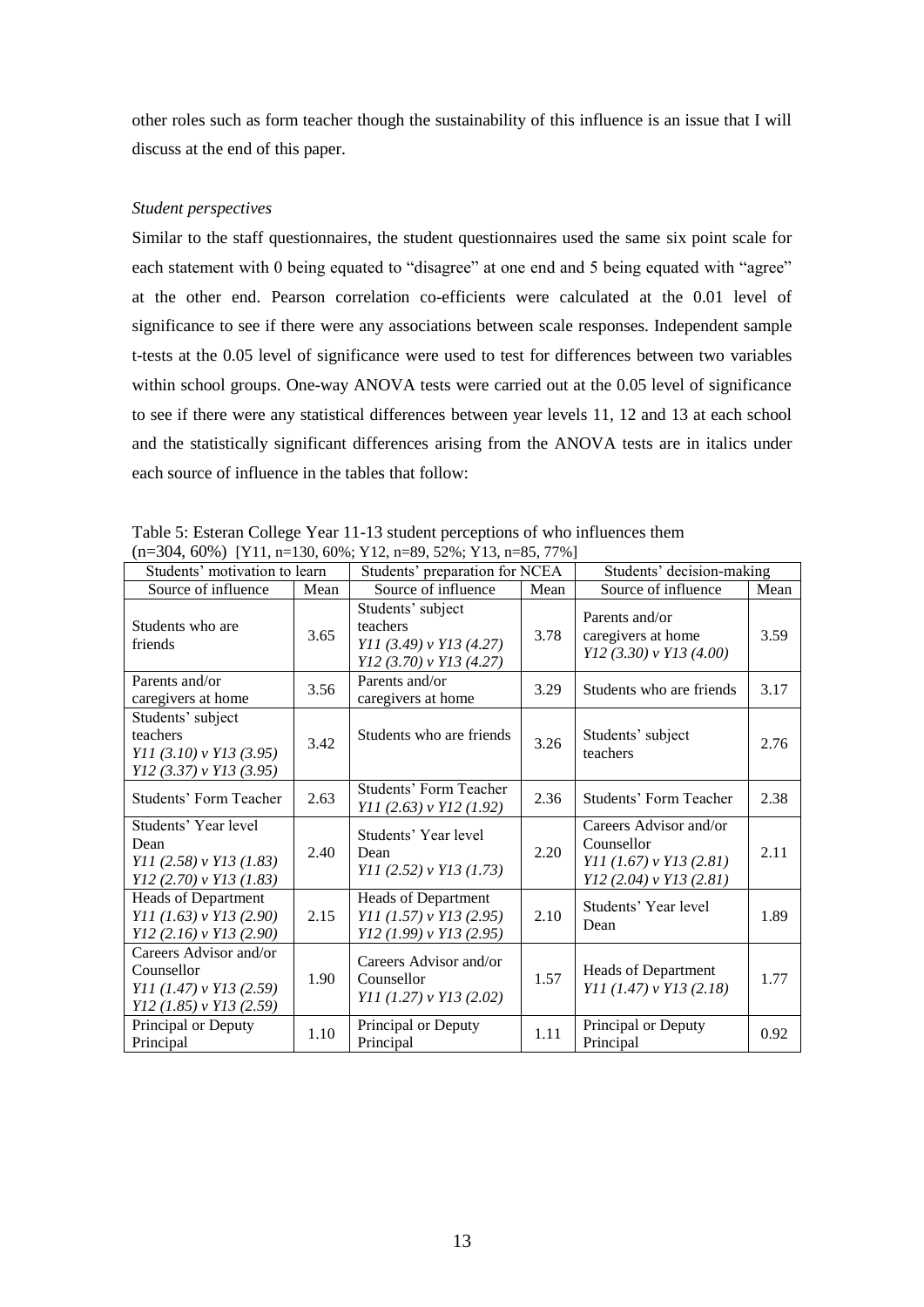|                                                                                           |      | $\left(11 - 210, 1070\right)$   1 1 1, $\left(1 - 10, 2070, 112, 11 - 110, 0270, 110, 11 - 07, 1070\right)$ |      |                                                                                                  |      |
|-------------------------------------------------------------------------------------------|------|-------------------------------------------------------------------------------------------------------------|------|--------------------------------------------------------------------------------------------------|------|
| Students' motivation to learn                                                             |      | Students' preparation for NCEA                                                                              |      | Students' decision-making                                                                        |      |
| Source of influence                                                                       | Mean | Source of influence                                                                                         | Mean | Source of influence                                                                              | Mean |
| Students' subject<br>teachers                                                             | 3.55 | Students' subject<br>teachers                                                                               | 4.03 | Parents and/or<br>caregivers at home                                                             | 3.76 |
| Parents and/or<br>caregivers at home                                                      | 3.55 | Parents and/or<br>caregivers at home                                                                        | 3.32 | Students who are friends                                                                         | 3.28 |
| Students who are<br>friends                                                               | 3.44 | Students who are friends                                                                                    | 3.14 | Students' subject<br>teachers                                                                    | 2.76 |
| <b>Students' Form Teacher</b><br>$Y11(3.23)$ v $Y12(2.18)$<br>$Y11$ (3.23) v $Y13$ (2.40) | 2.45 | Students' Form Teacher<br>$Y11(3.10)$ v $Y12(1.93)$                                                         | 2.27 | Students' Form Teacher                                                                           | 1.69 |
| Students' Year level<br>Dean                                                              | 1.98 | Students' Year level<br>Dean                                                                                | 2.02 | Careers Advisor and/or<br>Counsellor<br>$Y11(1.10)$ v $Y13(2.11)$<br>$Y12$ (1.34) v $Y13$ (2.11) | 1.50 |
| Student mentor                                                                            | 1.91 | Student mentor                                                                                              | 1.92 | Students' Year level<br>Dean                                                                     | 1.50 |
| <b>Heads of Department</b><br>$Y12$ (1.53) v $Y13$ (2.40)                                 | 1.87 | <b>Heads of Department</b><br>$Y12$ (1.56) v $Y13$ (2.25)                                                   | 1.81 | Student mentor                                                                                   | 1.44 |
| Principal or Deputy<br>Principal                                                          | 1.55 | Principal or Deputy<br>Principal                                                                            | 1.52 | <b>Heads of Department</b>                                                                       | 1.31 |
| Careers Advisor and/or<br>Counsellor                                                      | 1.40 | Careers Advisor and/or<br>Counsellor<br>$Y12$ (1.15) v $Y13$ (1.80)                                         | 1.31 | Principal or Deputy<br>Principal                                                                 | 1.12 |

Table 6: Penthom High School Year 11-13 student perceptions of who influences them  $(n=216, 40\%)$  [Y11, n=43, 20%; Y12, n=116, 62%; Y13, n=57, 43%]

Parents and/or caregivers at home, students who were friends and students' subject teachers (except for the third bullet point listed on page 11) were the major sources of influence perceived by students at each school. Despite the intention of each school to influence students through Form Teacher and Mentor interaction, students still regarded their home environment and their school friends as sources of major influence, for good or for bad. Students positioned their subject teachers as major sources of influence especially in relation to their motivation to learn and their preparation for NCEA assessments. Principals and deputy principals were viewed to have less direct influence on aspects of student achievement from the students' perspective, though the ratings at Penthom High School were slightly higher possibly due to the senior leadership team also taking on the role of mentors with the school-wide initiative.

The ANOVA tests revealed that Careers Advisors and Counsellors played a direct role in influencing Year 13 students more than Year 11 or 12 students and that in year 13 Heads of Department were perceived as having a more direct influence on students" motivation to learn at school, their preparation for NCEA assessments and the decisions students needed to make for the following year of school.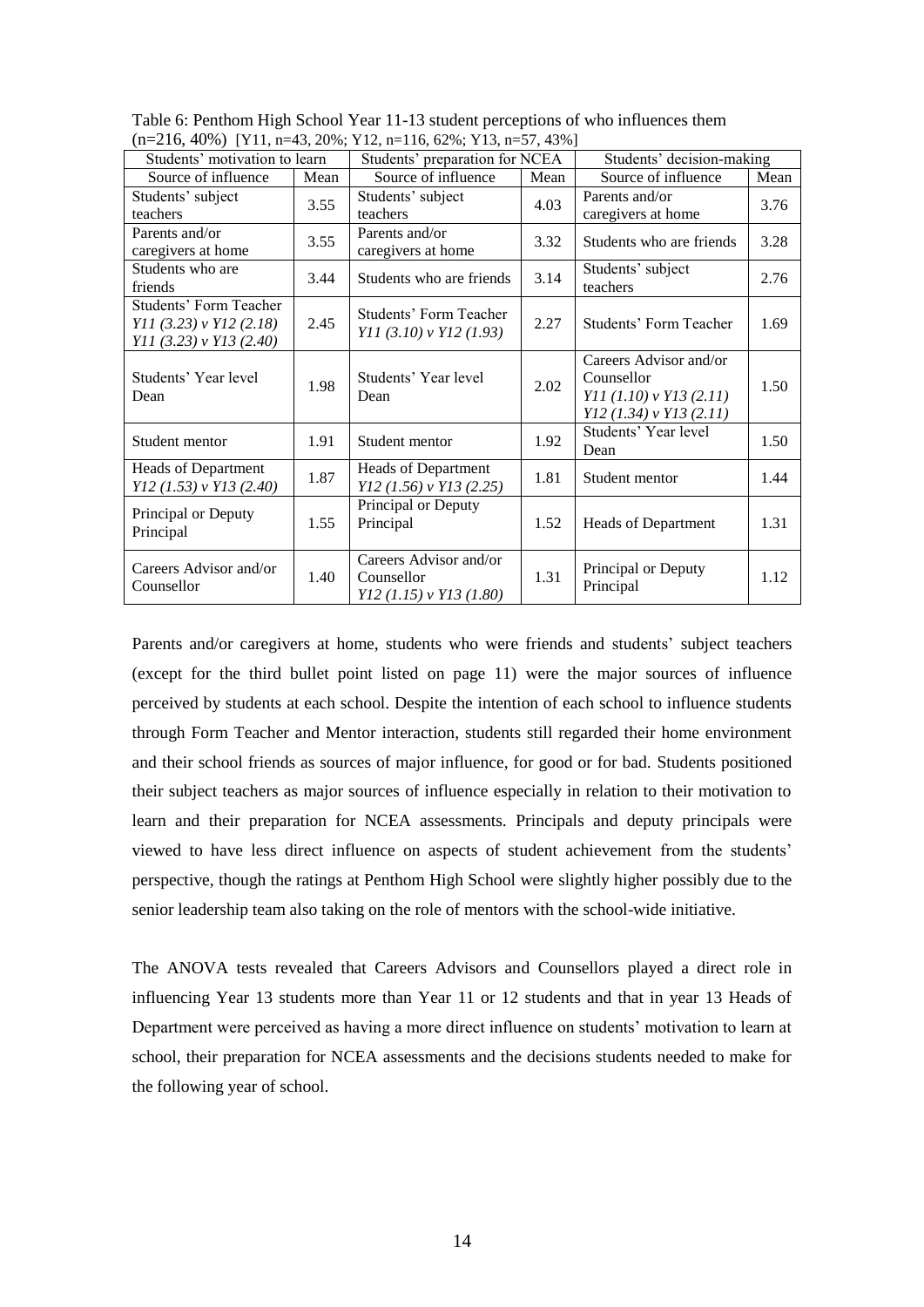At Esteran College if a student understood the purposes of the school-based initiative, academic counselling, some could be more likely to know their targets for the year (r=0.435,  $\alpha$ =0.01) and if they were more likely to know their targets some could be more likely to have improved regular attendance (r=0.467,  $\alpha$ =0.01). If a student did meet regularly with their form teacher about goals and targets then students tended to position the form teacher as having a positive influence on their motivation to learn at school (r=.403,  $\alpha$ =0.01). This last finding was also replicated through independent sample t-tests at the 0.05 level of significance; if students knew how many credits they had earned during the year to date they were more likely to have had regular meetings with their form teacher about their targets as part of the school-based initiative (mean rating score increased from 2.40 to 2.96,  $t=2.311$ ,  $p=0.022$ ). Knowing how many credits they had earned during the year also appeared to have some impact on attendance (mean rating score increased from 3.86 to 4.25, t=2.161,  $p=0.033$ ) and the expectations students placed on themselves to learn (mean rating score increased from 3.33 to 3.75, t=2.538, p=0.012). Though these results need to be replicated over time it did appear that the school-based initiative, academic counselling with its emphasis on targets and raising student awareness of their credit progress may be weakly associated with having a positive impact on aspects of student achievement at Esteran College at this early stage.

At Penthom High School, even though the mentors had low ratings overall, students perceived that if their mentor had made regular contact with them during the year they were more likely to rate the mentor higher as a source of influence with their motivation to learn (r=0.701,  $\alpha$ =0.01), their preparation for NCEA assessments ( $r=0.656$ ,  $\alpha=0.01$ ) and their decision-making for the following year (r=0.542,  $\alpha$ =0.01). 55 out of the 83 students, who responded when asked for any comments about the mentoring initiative, stated that they wanted to see their mentor more; some had not seen their mentor at all during the second year of the school-based initiative. T-tests at the 0.05 level of significance comparing the 55 with the other 28 who supplied comments showed that these students were possibly receiving support mainly from the year level deans instead. The ratings for the level of influence from deans increased across all three components associated with some aspect of student achievement (see the bullet points on page 11). Also of interest was the Year 12 group that rated the influence of the mentors lower compared to the Year 11 and 13 groups. These Year 12 students may have had higher expectations of the schoolbased mentoring initiative given that they had experienced it the year before for two terms as Year 11 students. Feedback from a sample of these then Year 11 students at the end of 2008 through a focus group facilitated by a teacher was overwhelmingly positive. Students at that time with much agreement from the rest of the group, made comments like: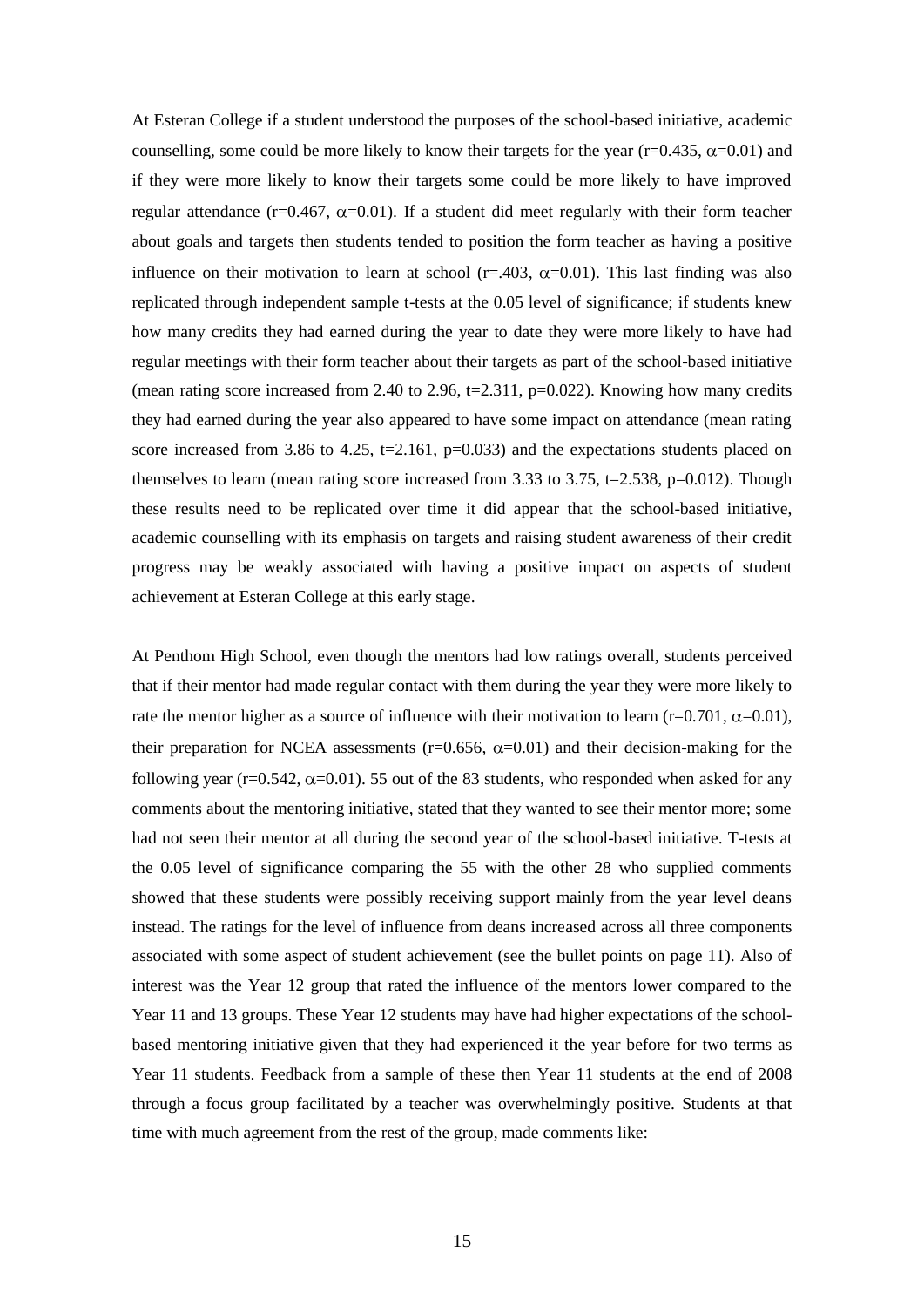- Good to have someone helping you;
- They really want you to pass;
- The mentor was on our side;
- They ask rather than tell;
- I wanted to prove to my mentor that I could do better than the target; and,
- They provided more pressure, but is was good pressure.

Examples were also provided by these students where their credits had increased and in some cases merits had occurred. As with Esteran College it appeared that the school-based mentoring initiative may have had a small impact with a group of students, particularly those who met regularly with their mentor during the year.

## **The implementation processes**

The findings reported in the previous section reveal that from both staff and student perspectives there are possible multiple sources of influence on aspects of student learning and that the distribution of this influence can differ according to year level and degree of connection a staff member and a student have with a school-based initiative aimed at enhancing student achievement. As discussed earlier the school-based initiatives were different in that the one at Esteran College sought to utilise existing school structures through the Deans network with form teachers, whereas the other one at Penthom High School, sought to create a new role for some of the staff in parallel to existing networks.

The process for leading and participating in the decision-making related to each of the two the initiatives developed in differing ways. At Esteran College the mandate to work closely with the form teachers was situated with the year level Deans, who were perceived by some as a subgroup with a high degree of influence:

I think the Deans have a lot of power in the school and they form a distinct cultural subgroup, I think, that are perceived by a lot of teachers to have the power. (Craig, Head of Department, Esteran College)

With regards to our position in the school I'd say that since I've been here, that it's "the Dean"s will do it". If something needs to be done the Deans will do it and the buck stops with the Deans, and the responsibility is with the Deans. That was before I was a Dean and now that I am one. That"s my perception. (Roger, Year level Dean, Esteran College)

The Deans have a really high profile in this school. (Julie, Year level Dean, Esteran College)

The focus of this paper does not afford me the opportunity to focus more on the micropolitics possibly evident between the Heads of Department and the Deans group here, though a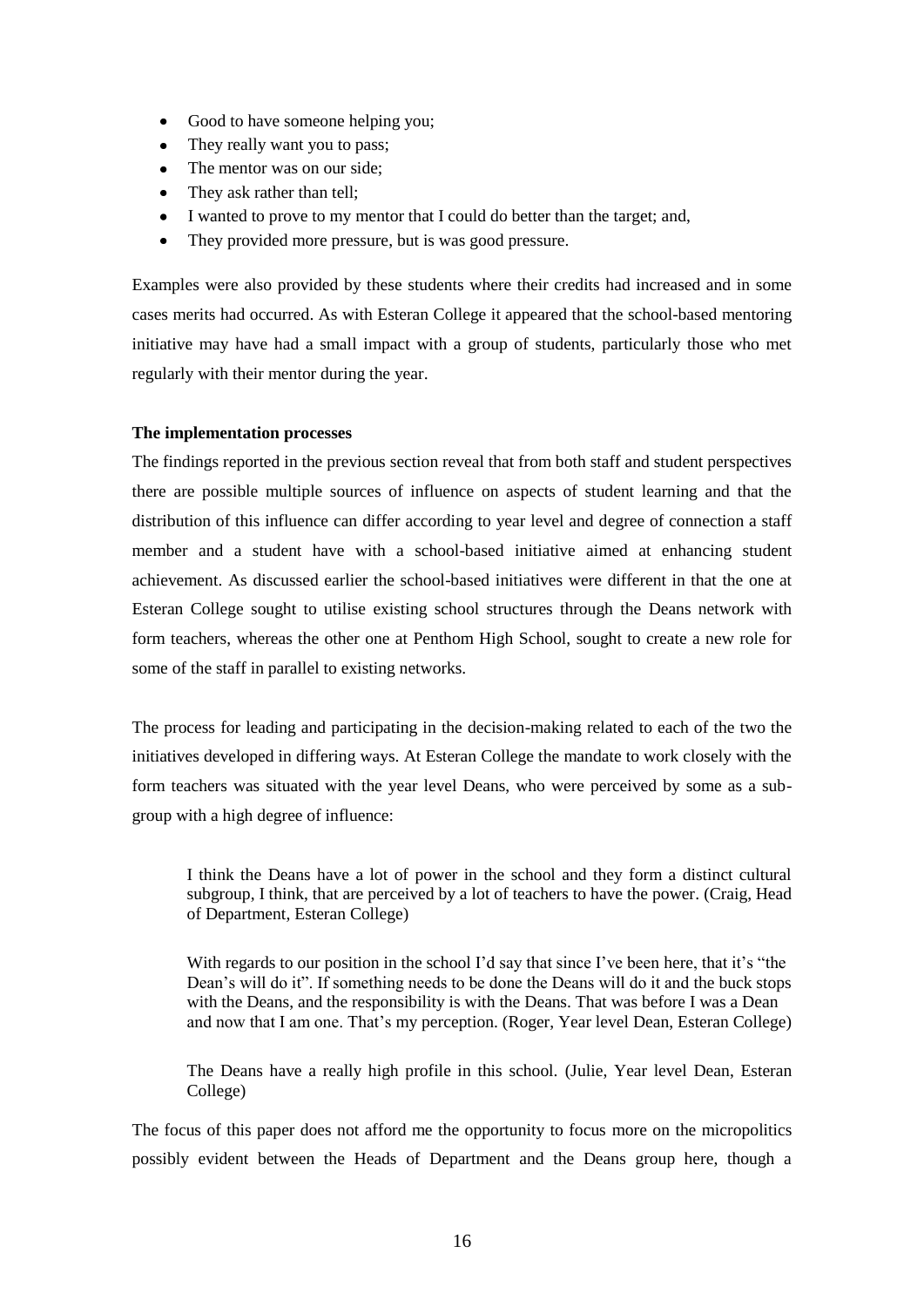comparison of the spread of participation within each of these groups over several of their meetings revealed that engagement through talk was more widely distributed within the Deans meetings when compared to the Head of Department meetings. A similar pattern also emerged at Penthom High School. The initial group of 2008 mentors lead by the Principal, also acted as the steering group for the initiative during its trial period with the Year 11 students. A comparison of this group"s participation in their meetings when compared to the Head of Department meetings also revealed that engagement through talk was more widely distributed within the group that was leading and implementing the school-based initiative. These findings, though in their early form at this stage, suggest that groups with wider distributed internal engagement through talk may be looked upon by other groups as those where power is situated beyond the more traditional groups such as Heads of Departments, where issues of territorialism can exist (Bennett et al., 2007). However this point needs to be moderated against the sources of influence evident across the staff in each school where Heads of Department were perceived as being slightly more influential on staff when compared to Deans and Mentors respectively (see figures 1 and 2).

Despite the potential for difference between and within staff groups, the staff I interviewed were generally supportive of their school-based initiative but also acknowledged that they were stretched to near-full or full capacity already given the everyday demands that arise in school life. This was particularly apparent with the mentors at Penthom High School who in the second year of the initiative struggled to see their group of students as often as they had hoped. Even though regular meetings with individual students was a central facet of meeting the purposes of the mentoring initiative there was a gap between the mentors espoused understanding and their practice.

Table 7: Penthom High School staff responses related to the school-based initiative

| <b>Statement</b>                                                                                                      | Mear |
|-----------------------------------------------------------------------------------------------------------------------|------|
| I fully understand the purpose the mentoring initiative                                                               |      |
| As a mentor I have been able to have a sufficient number of meetings with my group of students<br>throughout the year | 1.9C |
| I am very likely to be a mentor next year                                                                             |      |

The day-to-day demands and a multitude of other school leadership functions can create challenges for new initiatives despite all the best intentions. As an example, at Esteran College, the Deans had met with the senior leadership team about the school-based initiative with the intention that it would be regularly revisited as a focus of meetings between the two. At the first follow up meeting, the school-based initiative had to be put totally to one side so that urgent issues related to school reports could be resolved and at the second follow-up meeting the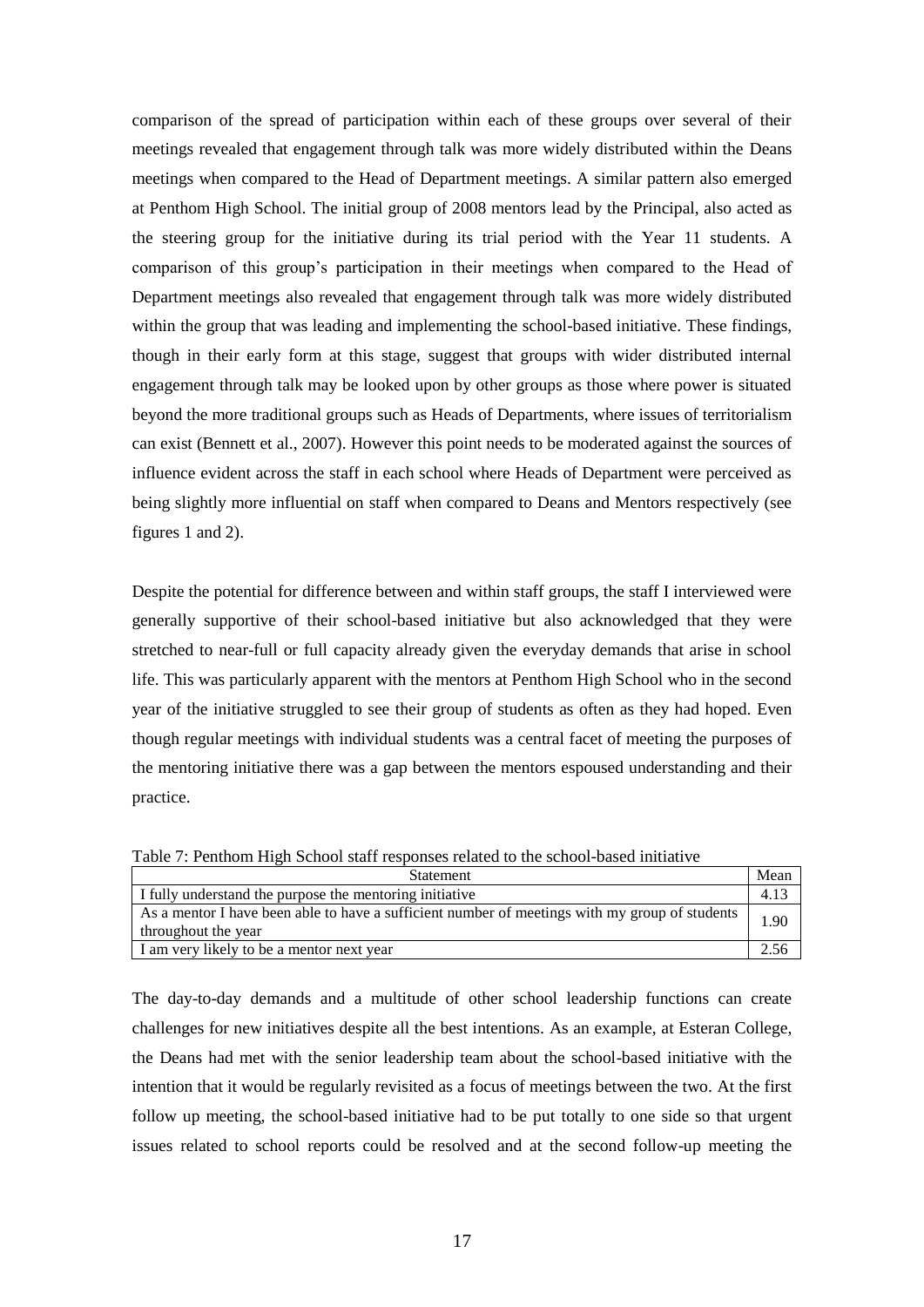initiative ended up being the last agenda item behind other more urgent issues. Over the 20 months in each school I was able to track agenda items across meetings related to the initiatives and at both schools intentions were on the whole followed through, though the follow through generally tended to take longer than what was originally intended. At Penthom High School, the mentoring initiative was reported to the Heads of Department twice over two months in late 2008, whereas it was reported once in the six meetings I attended in the first half of 2009. It seemed that is was also a challenge to keep the profile up of each initiative in a congested space where school leaders and their staff had to deal with multiple demands related to the operation of schools.

### **Conclusion**

The challenges and complexities that existed in each school reveal that implementing a schoolbased initiative aimed at enhancing student achievement is not a straightforward process. In a way there were no one set of ideal conditions (soil) to implement the initiative (seeds). Resources, both human and time existed within a congested space of continuous school activity and could not all be focused on each initiative, despite the promise of a harvest related to improved student achievement. Since withdrawing from each school I am aware that Esteran College is now taking a long term view with their academic counselling initiative, they don"t expect it to be part of their school culture for at least five years. At Penthom High School a greater priority is now being placed on the students who are at risk of not attaining the national qualification NCEA level 1, rather than all students across Years 11, 12 and 13.

A wider distribution of leadership with each initiative is not the answer as there is a finite capacity to what schools and staff can focus on. Utilising a wider perspective of leadership and influence has however helped uncover patterns of practice in both schools that perhaps could have been overlooked, particularly in relation to student perspectives and the micropolitics of schools that I have touched on in this paper. Planting for a "harvest" of improved student learning is a long one and expected quick results are not realistic, nor should they be encouraged for the leadership for learning given the complexity of school activity and the demands that school staff and leaders face on a day-to-day basis.